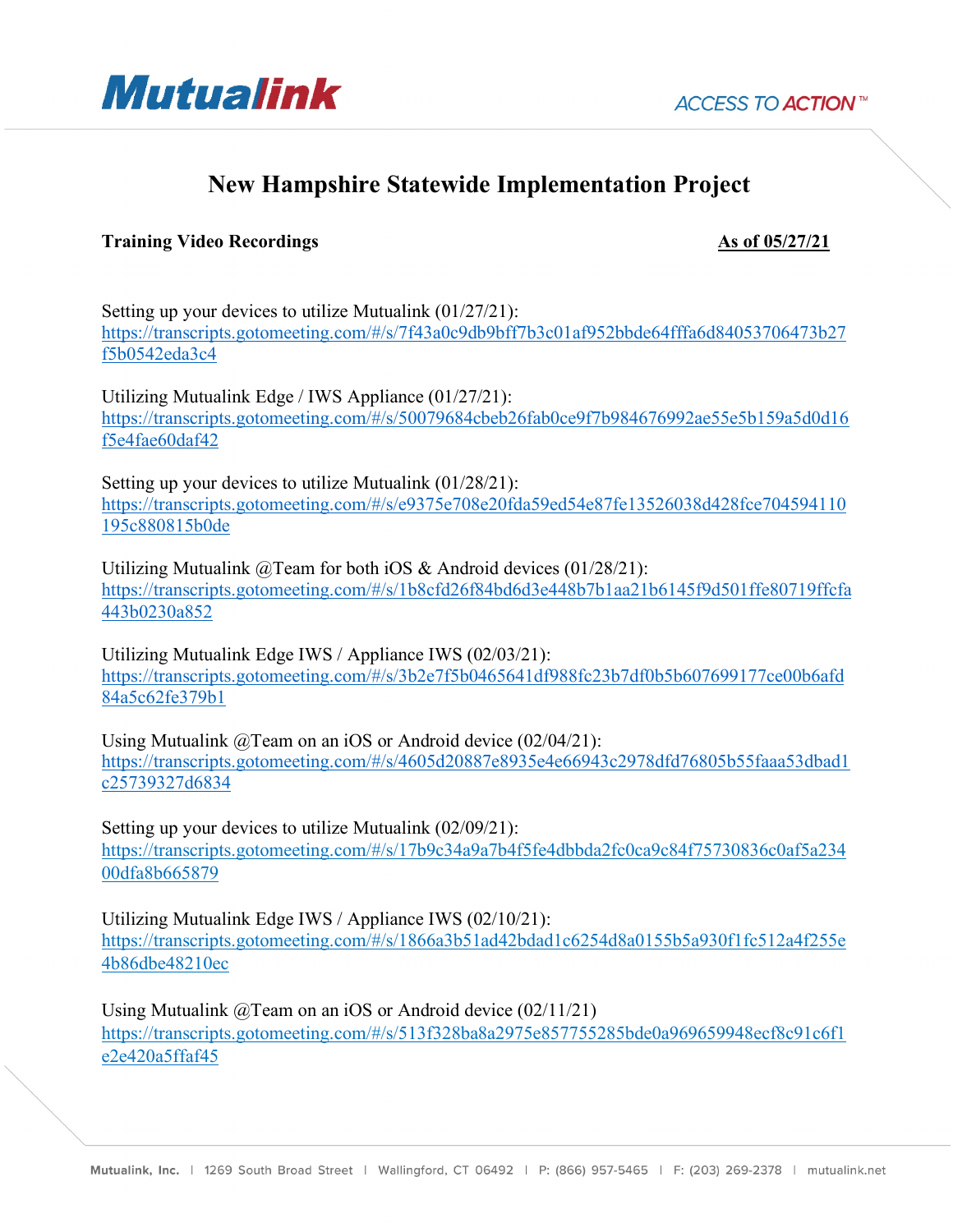## Mutualink

Setting up your devices to utilize Mutualink (02/16/21):

https://transcripts.gotomeeting.com/#/s/3aad315a68a87080323623c470276e5592b7f141ffe75975c8 094bbd3b23c982

Utilizing Mutualink Edge IWS / Appliance IWS (02/17/21): https://transcripts.gotomeeting.com/#/s/e036293bbd87cc9e600656bbbb62456dc2d6691516d73d9cd 2b6e938bbabc58a

Utilizing Mutualink @Team for both iOS & Android devices (02/18/21): https://transcripts.gotomeeting.com/#/s/b86b6a5419181b7b1065205c41de9800eeabfc4c60883ce4ed e851a46ed04656

Setting up your devices to utilize Mutualink (02/23/21): https://transcripts.gotomeeting.com/#/s/8cdfa77a20a4155721f32b5677f4b08a2730be7f6b758c026b 9021abe4cae9e0

Utilizing Mutualink Edge IWS / Appliance IWS (02/24/21): https://transcripts.gotomeeting.com/#/s/75be2e1bab8b4d55caffebb945c8a74fa0cba76c8605746c454 5e34ff19d9def

Utilizing Mutualink  $\omega$ Team for both iOS & Android devices (02/25/21): https://transcripts.gotomeeting.com/#/s/5f16003c3366e39d6d924e3181cf939c5d43102eda6f9b0de1 ccd1c0136fd3c0--

Utilizing Mutualink Edge IWS / Appliance IWS (03/02/21): https://transcripts.gotomeeting.com/#/s/77b068c3cf108b8e814aaf6eb0681fd6bcd62a1f5d09188deb 2abd2d9bc8cd31

Utilizing Mutualink @Team for both iOS & Android devices (03/02/21): https://transcripts.gotomeeting.com/#/s/ca290b2908d39154ac1fe6f31425417241633eeab6d29e2b1f 223ae1f69cb0fe

Utilizing Mutualink Edge IWS / Appliance IWS (04/14/21): https://transcripts.gotomeeting.com/#/s/c27f7a9b194c1178536bcf5715d8cd0d75946267297c8d4d4 14d6d843e298650

Utilizing Mutualink Edge IWS / Appliance IWS (04/21/21): https://transcripts.gotomeeting.com/#/s/35c60b4c4a63ec45739ce3082f33df90684031f5aefd32800e7 a84820feec2d1